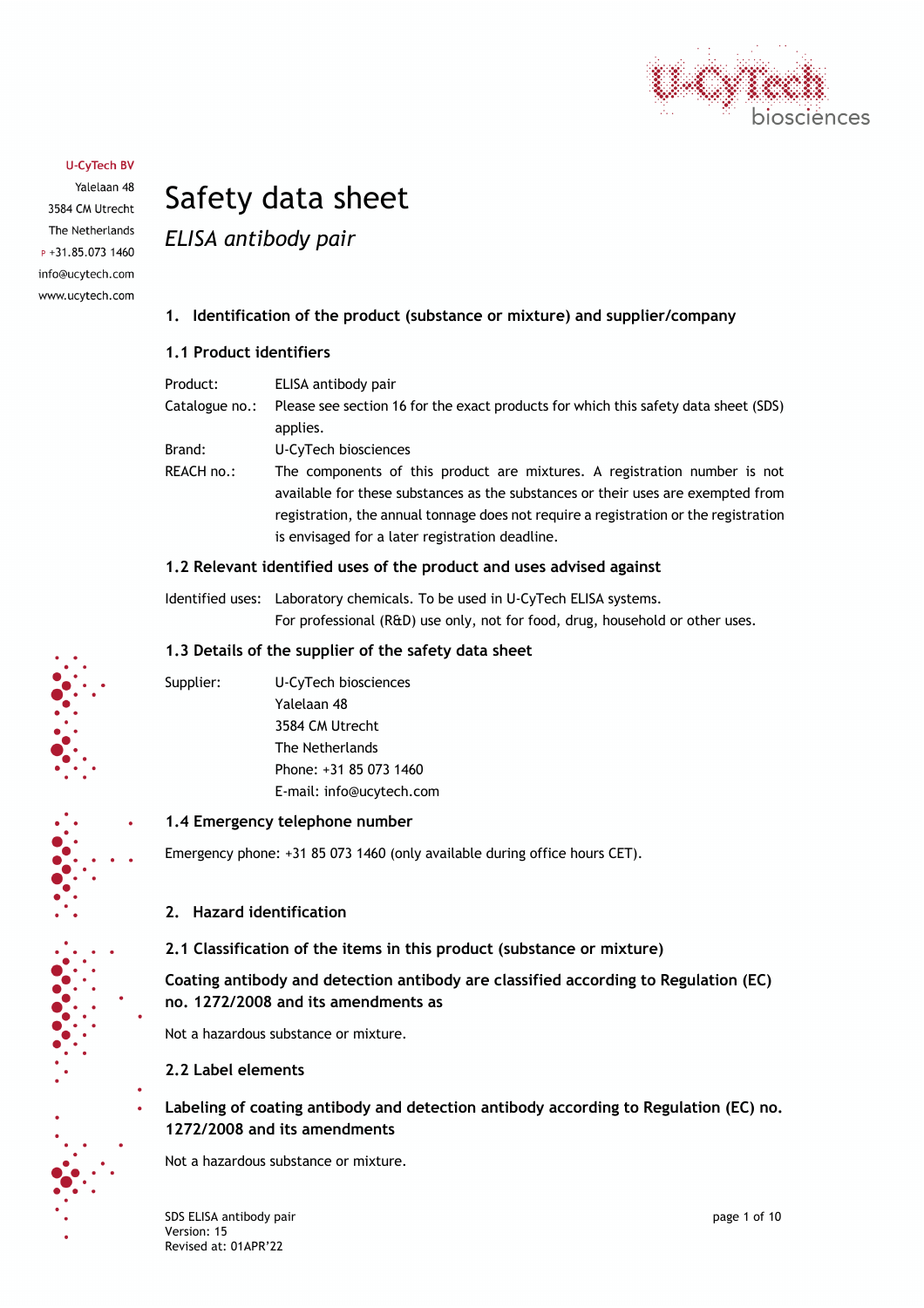

Yalelaan 48 3584 CM Utrecht The Netherlands P +31.85.073 1460 info@ucytech.com www.ucytech.com

# **2.3 Other hazards** – none

# **3. Composition/information on ingredients**

#### **3.2 Mixtures**

Product name: ELISA antibody pair

Synonyms: -

Components:

| SPP conjugate (lyophilized, synonym: Streptavidin-HRP conjugate) |  |  |  |
|------------------------------------------------------------------|--|--|--|
|                                                                  |  |  |  |
|                                                                  |  |  |  |

For (hazardous) ingredients of the components, see section 16 of this SDS.

# **4. First aid measures**

# **4.1 Description of first aid measures**

| General advice:          | In case of skin or eye irritation, if breathing becomes difficult or feeling<br>unwell or concerned, consult physician and show this SDS.                                                   |
|--------------------------|---------------------------------------------------------------------------------------------------------------------------------------------------------------------------------------------|
| After contact with skin: | Remove contaminated clothing and shoes. Wash contaminated area with<br>water / shower.                                                                                                      |
| After swallowing:        | If the person is conscious, rinse mouth with plenty of water and make<br>the person drink water (two glasses at most). Consult a physician if not<br>feeling well.                          |
| After contact with eyes: | Rinse continuously with plenty of water for several minutes. Confirm<br>adequate flushing by separating the eyelids. Remove contact lenses if<br>present and easy to do - continue rinsing. |
| After inhalation:        | Provide fresh air. If breathing becomes difficult, consult a physician.                                                                                                                     |
|                          | 4.2 Most important symptoms and effects, both acute and delayed                                                                                                                             |

The most important known symptoms and effects are described in section 2 and 11.

# **4.3 Indication of any immediate medical attention and special treatment needed**

No further data available. Note to physician: treat symptomatically.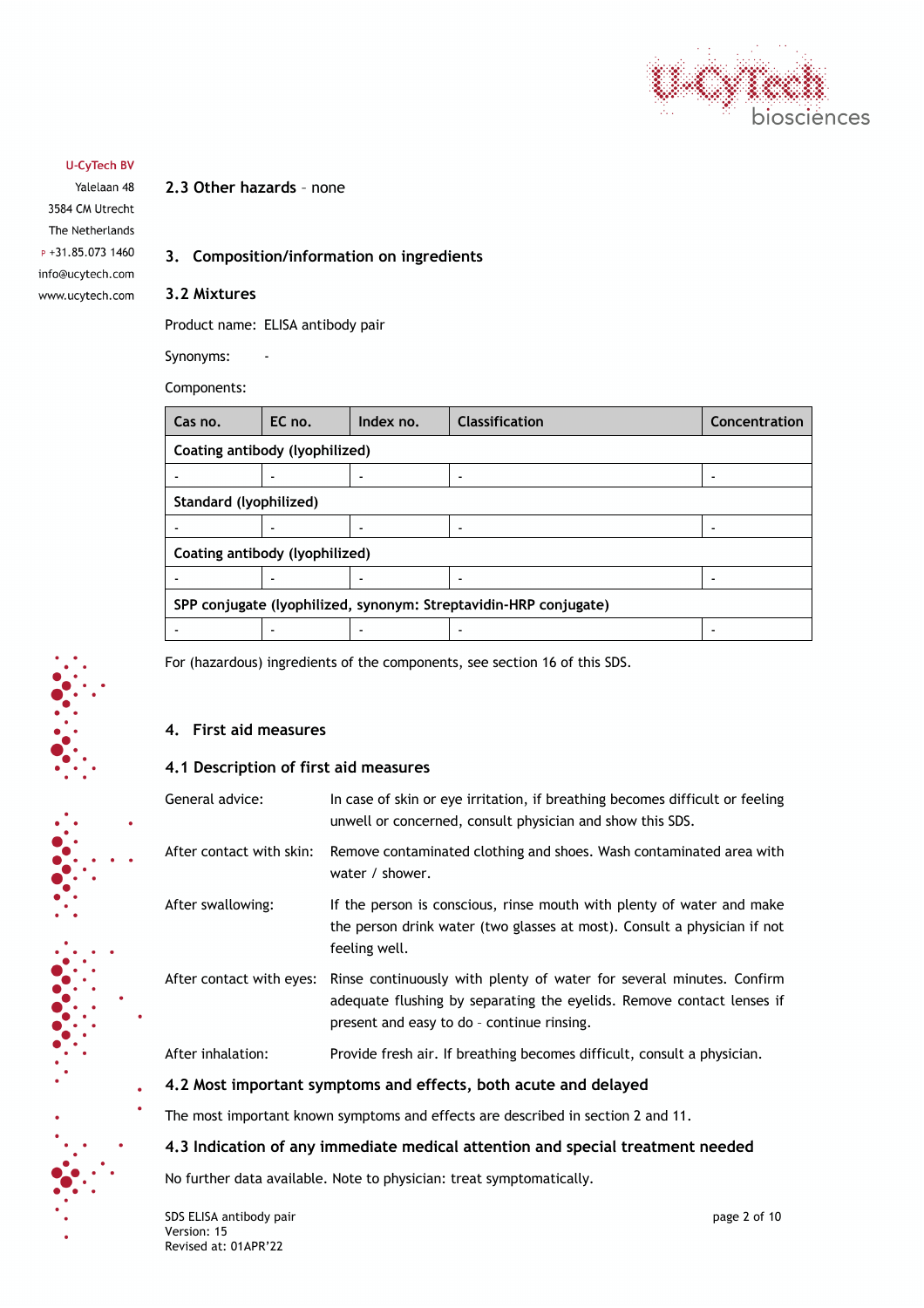

Yalelaan 48 3584 CM Utrecht The Netherlands P +31.85.073 1460 info@ucytech.com www.ucytech.com

# **5. Fire-fighting measures**

# **5.1 Extinguishing media**

Suitable extinguishing media: Water spray, foam, carbon dioxide  $(CO<sub>2</sub>)$ , dry powder.

Unsuitable extinguishing media: No limitations of extinguishing agents are given.

# **5.2 Special hazards arising from substance or mixture**

No data available.

# **5.3 Advice for fire fighters**

Stay in danger area only with self-contained breathing apparatus and protective clothing.

#### **5.4 Further information**

Prevent fire extinguishing water from contaminating surface water or the ground water system.

# **6. Accidental release measures**

#### **6.1 Personal precautions, protective equipment and emergency procedures**

Use personal protective equipment to avoid exposure (section 8). Follow general safety rules for laboratories. Evacuate personnel to safe areas in case of an emergency.

#### **Environmental precautions**

Do not let mixtures enter surface water, (sub)soil or drains. Prevent further leakage if safe to do so.

# **6.2 Methods and materials for containment and cleaning up**

Cover drains. Contain spillage. Take up dry. Dispose of properly (section 13). Clean up affected area. Avoid generation of dust. Observe possible material restrictions (sections 7 and 10).

# **7 Handling and storage**

# **7.1 Precautions for safe handling**

Safe handling: For laboratory use only. Ensure adequate ventilation. Handle and open containers with care. Always close containers tightly after removal of product.

Hygiene measures: Follow general safety rules for laboratories. Wear personal protective equipment to avoid (prolonged or repeated) exposure (section 2.2 and 8). Immediately change contaminated clothing. Wash hands before breaks and after work.

# **7.2 Conditions for safe storage, including any incompatibilities**

Safe storage: Store product in a well-ventilated place. Keep containers tightly closed.

SPP conjugate: Store at -20°C. Keep away from light. Other components: Store at 2-8 °C.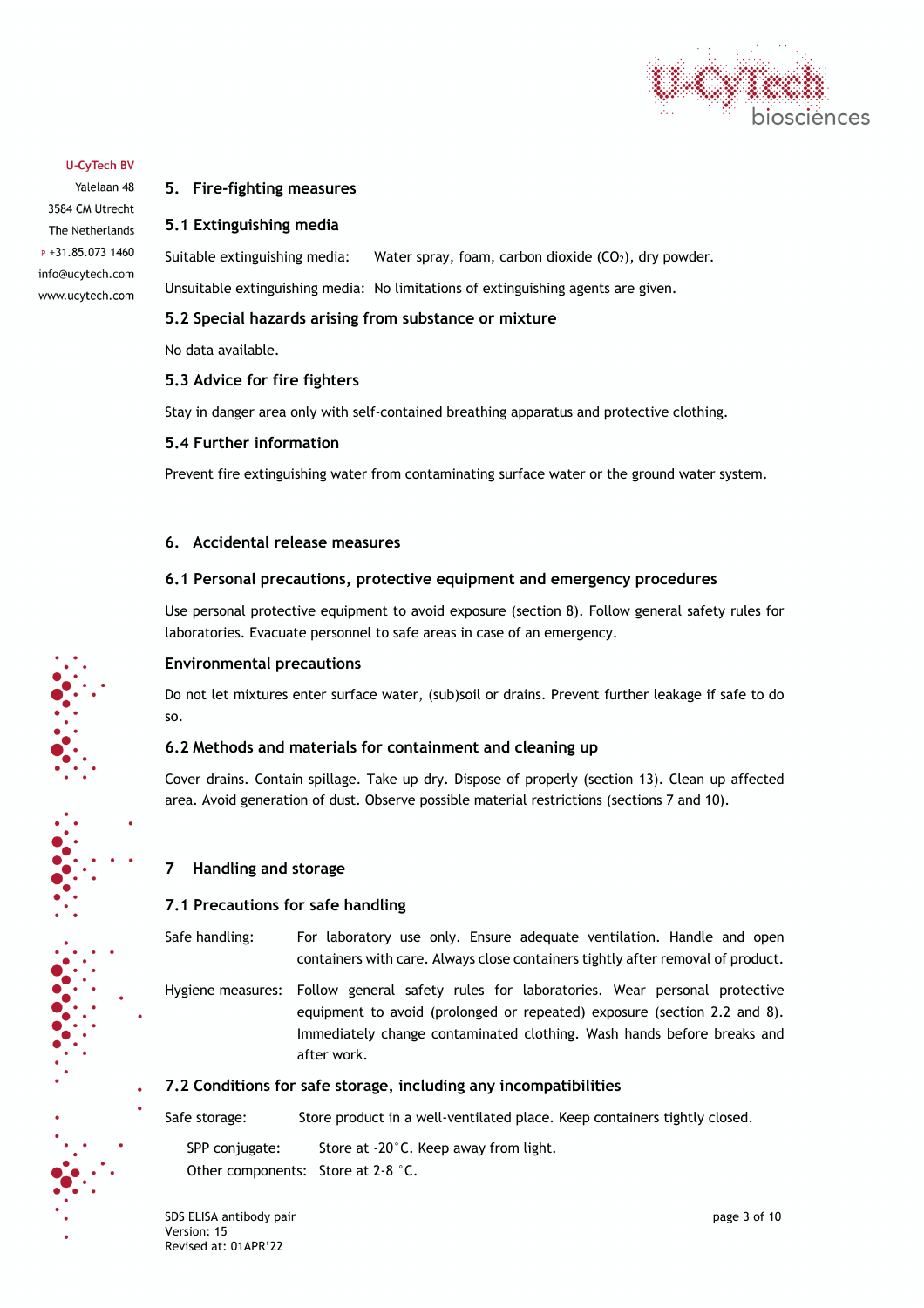

Yalelaan 48 3584 CM Utrecht The Netherlands P +31.85.073 1460 info@ucytech.com www.ucytech.com

# **7.3 Specific end use(s)**

Use in laboratories.

# **8 Exposure controls/personal protection**

# **8.1 Control parameters**

These mixtures do not contain substances above concentration limits fixing an occupational exposure limit.

#### **8.2 Exposure controls**

#### **General protective and hygiene measures**

Facilities storing or utilizing this product should be equipped with an eyewash facility, a safety shower and mechanical exhaust. Handle in accordance with good industrial hygiene and safety practice. Wash hands before breaks and at the end of the workday. Immediately change contaminated clothing. Keep away from food and beverages.

#### **Personal protective equipment**

#### Eye protection

Use equipment for eye protection tested and approved under appropriate government standards such as NIOSH (US) or EN166 (EU). Use tightly fitting safety goggles.

#### Skin and body protection

Wear appropriate protective gloves and a lab coat to prevent skin exposure.

Protective gloves must satisfy the specifications of Regulation (EU) 2016/425 and the standard EN374 derived from it. Observe the instructions regarding permeability and breakthrough time which are provided by the suppliers of the gloves. Make sure the gloves are suitable for the task regarding chemical compatibility, dexterity, operational conditions and user susceptibility (e.g. sensation effects). Take also the specific local conditions under which the product is used into consideration (e.g. danger of cuts).

Gloves must be inspected prior to use. Use proper glove removal technique (without touching glove's outer surface) to avoid skin contact with this product. Dispose of contaminated gloves after use in accordance with applicable laws and good laboratory practices. Wash and dry hands.

This recommendation applies only to the product stated in this SDS and for the designed use. When dissolving in or mixing with other substances and under conditions deviating from those stated in EN374 please contact the supplier of CE-approved gloves.

#### Respiratory protection

Required when aerosols are generated, when workers are facing concentrations above the exposure limits or where risk assessment shows air-purifying respirators are appropriate.

Use respirators and components tested and approved under appropriate government standards such as NIOHS (US) or CEN (EU).

To protect the wearer, respiratory protective equipment must be the correct fit and be used and maintained properly.

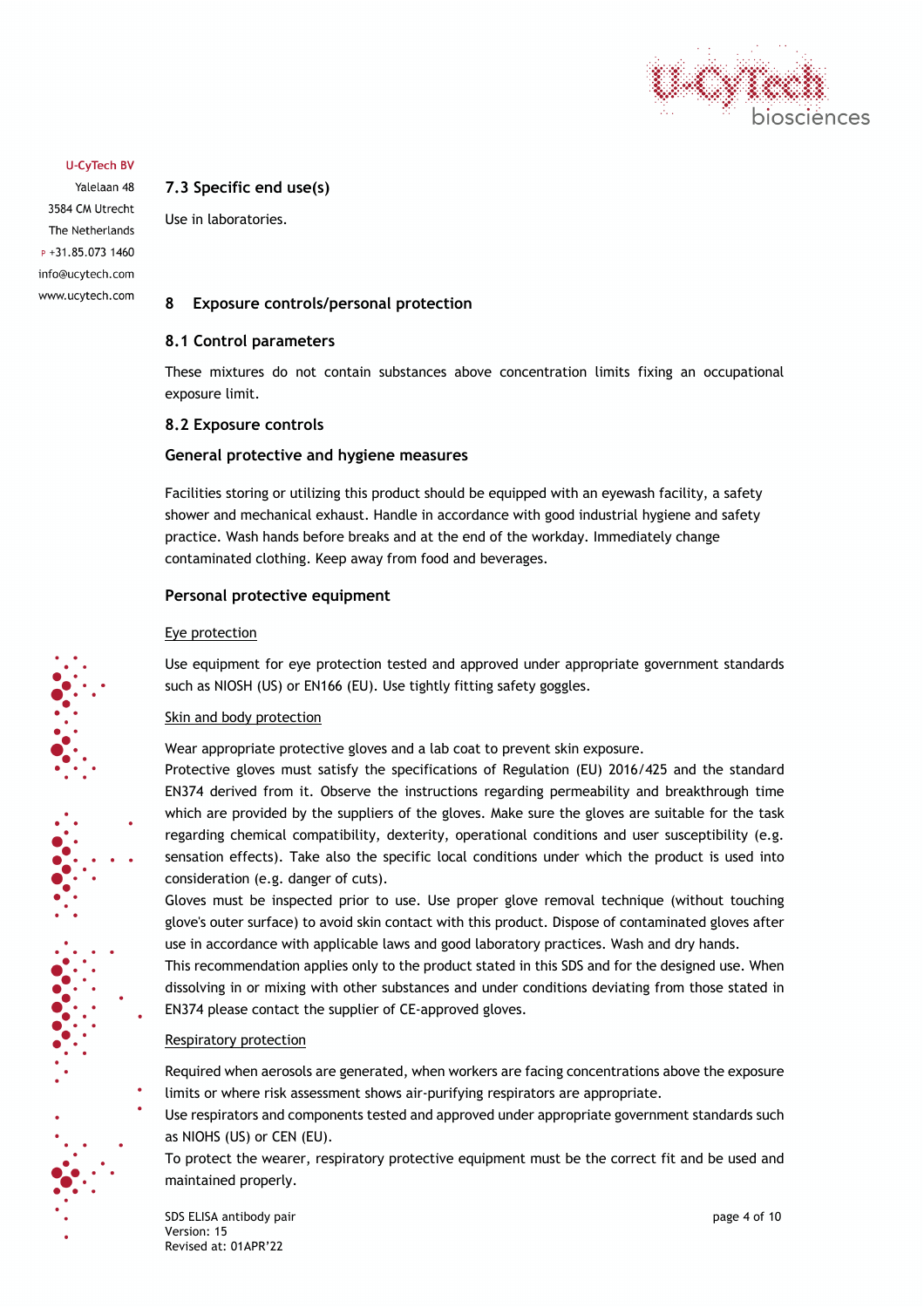

Yalelaan 48 3584 CM Utrecht The Netherlands P +31.85.073 1460 info@ucytech.com www.ucytech.com

Control of environmental expose

Do not let mixtures enter drains.

# **9 Physical and chemical properties**

# **9.1 Information on basic physical and chemical properties**

Coating antibody, standard, detection antibody and SPP conjugate

| A. Appearance (at 20 °C):                                           | Solid, white (lyophilized). |
|---------------------------------------------------------------------|-----------------------------|
| B. Odor:                                                            | No data available.          |
| C. Odor threshold:                                                  | No data available.          |
| D. pH (at $20^{\circ}$ C):                                          | No data available.          |
| E. Melting/freezing point:                                          | No data available.          |
| F. Initial boiling and boiling range:                               | No data available.          |
| G. Flash point:                                                     | No data available.          |
| H. Evaporation rate:                                                | No data available.          |
| I. Flammability (solid, gas):                                       | No data available.          |
| J. Upper/lower flammability or explosive limits: No data available. |                             |
| K. Vapor pressure:                                                  | No data available.          |
| L. Vapor density:                                                   | No data available.          |
| M. Relative density:                                                | No data available.          |
| N. Solubility(ies):                                                 | Soluble in water.           |
| O. Partition coefficient: n-octanol/water:                          | No data available.          |
| P. Auto-ignition temperature:                                       | No data available.          |
| Q. Decomposition temperature:                                       | No data available.          |
| R. Viscosity:                                                       | No data available.          |
| S. Explosive properties:                                            | No data available.          |
| T. Oxidizing properties:                                            | No data available.          |

# **9.2 Other information**

No additional information relevant to safe use of the mixtures.

# **10 Stability and reactivity**

#### **10.1 Reactivity**

No specific test data related to reactivity available for these mixtures or their ingredients.

#### **10.2 Chemical stability**

The mixtures are chemically stable under recommended conditions of storage, use and temperature.

#### **10.3 Possibility of hazardous reactions**

No hazardous reaction when handled and stored according to recommended conditions of storage, use and temperature.

SDS ELISA antibody pair **page 5 of 10** and the state of the state of the state of the state of the state of the state of the state of the state of the state of the state of the state of the state of the state of the state Version: 15 Revised at: 01APR'22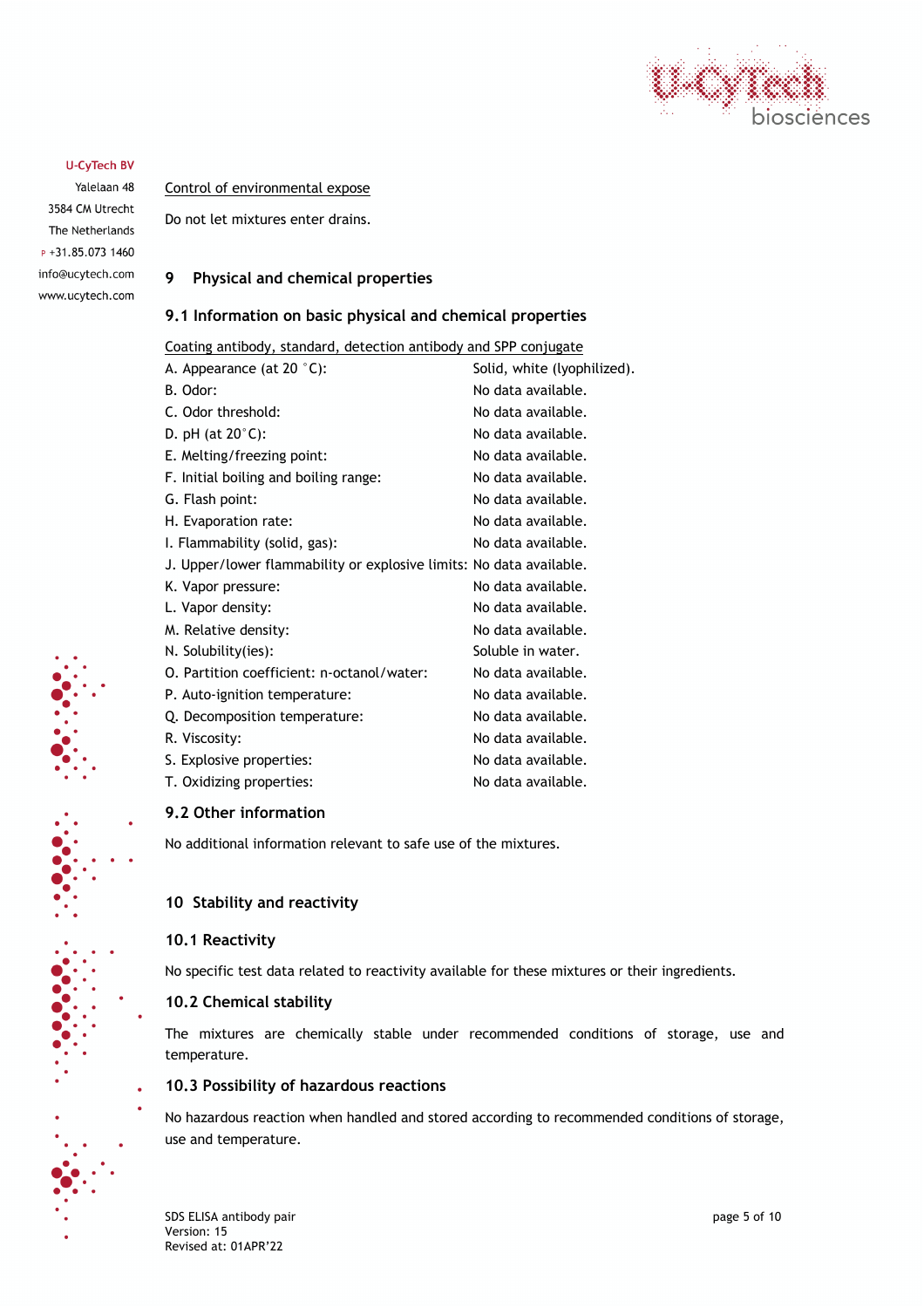

Yalelaan 48 3584 CM Utrecht The Netherlands P +31.85.073 1460 info@ucytech.com www.ucytech.com **10.4 Conditions to avoid** 

No data available.

**10.5 Incompatible materials** 

No data available.

# **10.6 Hazardous decomposition products**

Does not decompose when used for intended uses (section 1.2).

# **11 Toxicological information**

# **11.1 Information on toxicological effects**

#### **Mixtures**

| Acute toxicity:                                    | No data available.                                                       |
|----------------------------------------------------|--------------------------------------------------------------------------|
| Skin corrosion/irritation:                         | No data available.                                                       |
| Serous eye damage/irritation: No data available.   |                                                                          |
| Respiratory/skin sensitization: No data available. |                                                                          |
| Germ cell mutagenicity:                            | No data available.                                                       |
| Carcinogenicity:                                   | No data available.                                                       |
| Reproductive toxicity:                             | No data available.                                                       |
|                                                    | Specific target organ toxicity (single and repeated): No data available. |
| Aspiration hazard:                                 | No data available.                                                       |
|                                                    |                                                                          |

# **11.2 Additional information**

Signs and symptoms of exposure:

To the best of our knowledge, the chemical, physical and toxicological properties have not been thoroughly investigated.

#### Potential health effects other components:

Inhalation: May be harmful if inhaled and may cause respiratory tract irritation.

Skin: May be harmful if absorbed through skin and may cause skin irritation.

Eyes: May cause eye irritation.

Ingestion: May be harmful if swallowed.

Hazardous properties cannot be excluded but are unlikely when the product is handled with the care usual when dealing with chemicals.

(Hazardous) ingredients of coating antibody, standard, detection antibody and SPP conjugate (section 16):

Proteins (antibodies, cytokines, and streptavidin- horseradish peroxidase polymer) and phosphatebuffered saline:

- Acute toxicity: There is no evidence available indicating acute toxicity.
	- Skin corrosion/irritation: No data available.

Serous eye damage/irritation: No data available.

Respiratory/skin sensitization: No data available. Germ cell mutagenicity: No data available.

SDS ELISA antibody pair and the state of the state of the state of the state of the state of the state of the state of the state of the state of the state of the state of the state of the state of the state of the state of Version: 15 Revised at: 01APR'22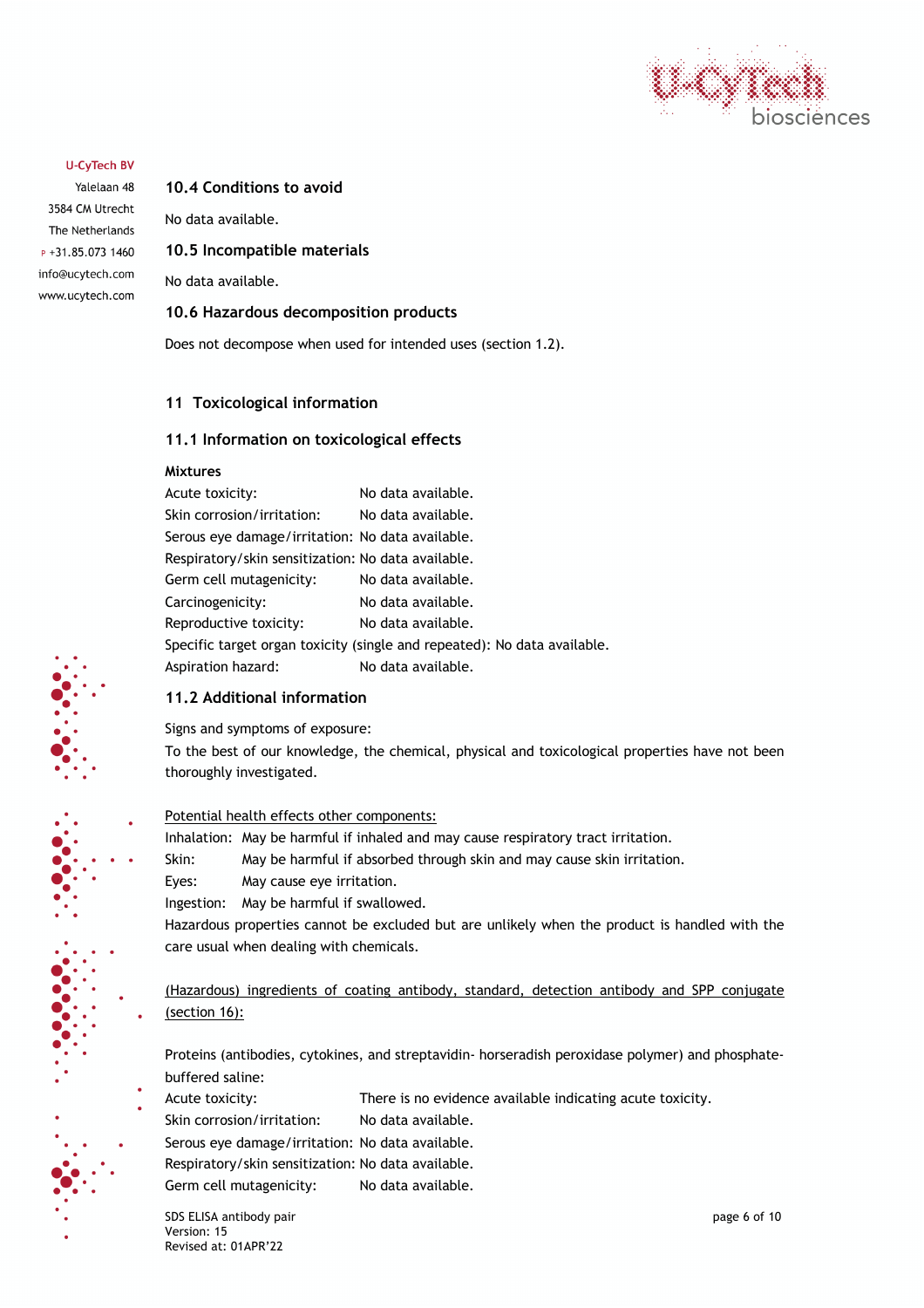

Yalelaan 48 3584 CM Utrecht The Netherlands  $P + 31.85.0731460$ info@ucytech.com www.ucytech.com

| Carcinogenicity:                                          | No data available.                                                                                                                                                                                     |
|-----------------------------------------------------------|--------------------------------------------------------------------------------------------------------------------------------------------------------------------------------------------------------|
| Reproductive toxicity:                                    | No data available.                                                                                                                                                                                     |
|                                                           | Specific target organ toxicity (single and repeated): No data available.                                                                                                                               |
| Aspiration hazard:                                        | No data available.                                                                                                                                                                                     |
|                                                           | Serum albumin (this ingredient is no part of coating antibody):                                                                                                                                        |
| Acute toxicity:                                           | No data available.                                                                                                                                                                                     |
| Skin corrosion/irritation:                                | No data available.                                                                                                                                                                                     |
| Serous eye damage/irritation: No data available.          |                                                                                                                                                                                                        |
| Respiratory/skin sensitization: No data available.        |                                                                                                                                                                                                        |
| Germ cell mutagenicity:                                   | No data available.                                                                                                                                                                                     |
| Carcinogenicity:                                          | No component of this ingredient is present at levels higher than or<br>equal to 0.1% is identified as probable, possible or confirmed human<br>carcinogen by IARC.                                     |
| Reproductive toxicity:                                    | No data available.                                                                                                                                                                                     |
|                                                           | Specific target organ toxicity (single and repeated): No data available.                                                                                                                               |
| Aspiration hazard:                                        | No data available.                                                                                                                                                                                     |
| Trehalose, dihydrate:                                     |                                                                                                                                                                                                        |
| Acute toxicity:                                           | LD50 oral - rat - male and female - >16,000 mg/kg.                                                                                                                                                     |
| Skin corrosion/irritation:                                | Skin - rabbit: result: no skin irritation.                                                                                                                                                             |
|                                                           | Serous eye damage/irritation: Eyes - rabbit: result: no eye irritation.                                                                                                                                |
| Respiratory/skin sensitization: Human - result: negative. |                                                                                                                                                                                                        |
| Germ cell mutagenicity:                                   | In vitro mammalian cell gene mutation test - Chinese hamster<br>fibroblast - with and without metabolic activation - result:<br>negative.<br>Mammalian bone marrow sister chromatid exchange - mouse - |
|                                                           | result: negative.                                                                                                                                                                                      |
| Carcinogenicity:                                          | No data available.                                                                                                                                                                                     |
| Reproductive toxicity:                                    | No data available.                                                                                                                                                                                     |
|                                                           | Specific target organ toxicity (single and repeated): No data available.                                                                                                                               |
| Aspiration hazard:                                        | No data available.                                                                                                                                                                                     |

# **12 Ecological information**

| <b>Mixtures</b>                                                                                                                                                                                                                                                              |                    |
|------------------------------------------------------------------------------------------------------------------------------------------------------------------------------------------------------------------------------------------------------------------------------|--------------------|
| 12.1 Toxicity:                                                                                                                                                                                                                                                               | No data available. |
| 12.2 Persistence and degradability:                                                                                                                                                                                                                                          | No data available. |
| 12.3 Bio-accumulative potential:                                                                                                                                                                                                                                             | No data available. |
| 12.4 Mobility in soil:                                                                                                                                                                                                                                                       | No data available. |
| 12.5 Results of PBT and vPvB assessment: No data available.                                                                                                                                                                                                                  |                    |
| 12.6 Other adverse effects:                                                                                                                                                                                                                                                  | No data available. |
| Toxicity ingredient Trehalose, dihydrate:<br>Static test EC50 - Daphnia magna (water flea) - >100 mg/l - 48h<br>Static test EC50 - Desmodesmus sunspicatus (green algae) - 30.41 mg/l - 72h<br>Biodegradability ingredient Trehalose, dihydrate: Aerobic - exposure time 28d |                    |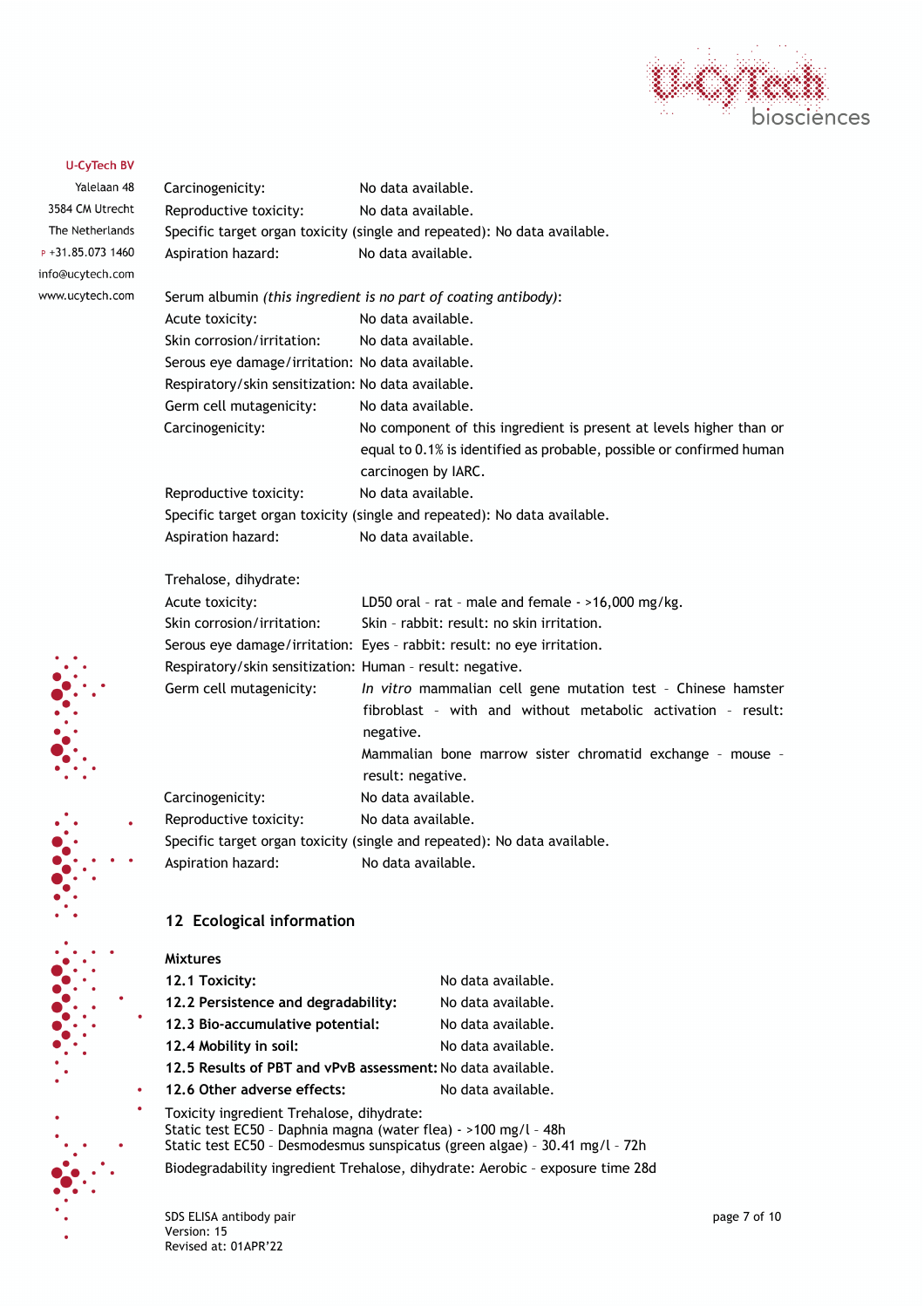

Yalelaan 48 3584 CM Utrecht The Netherlands P +31.85.073 1460 info@ucytech.com www.ucytech.com

# **13 Disposal considerations**

# **13.1 Waste treatment methods**

Products: The generation of waste should be avoided or minimized wherever possible. Waste material must be disposed in accordance with local, regional and national/federal regulations. Do not let products enter drains. Packaging: Dispose of as unused product.

# **14 Transport information**

| 14.1 UN number (ADR, RID, ADN, IMDG, IATA):                                                    | Not applicable. |
|------------------------------------------------------------------------------------------------|-----------------|
| 14.2 UN proper shipping name (ADR, RID, ADN, IMDG, IATA): Not dangerous.                       |                 |
| 14.3 Transport hazard class(es) (ADR, RID, ADN, IMDG, IATA): Not applicable.                   |                 |
| 14.4 Packing group (ADR, RID, ADN, IMDG, IATA):                                                | Not applicable. |
| 14.5 Environmental hazards:                                                                    | None.           |
| 14.6 Special precautions for user:                                                             | Not applicable. |
| 14.7 Transport in bulk according to Annex II of MARPOL 73/78 and the IBC code: Not applicable. |                 |

# **15 Regulatory information**

**15.1 Safety, health and environmental regulations/legislation specific for the substance or mixture**

German Water hazard class: No data available.

#### **15.2 Chemical Safety Assessment**

For these mixtures a chemical safety assessment has not been carried out.

# **16 Other information**

# **This SDS applies to the following U-CyTech T cell ELISPOT kits**

Note:

Antibody pairs are available in a 10-plate format (CTxxx-10) and 20-plate format (CTxxx-20).

| Analyte     | Human | Old World<br>Monkey | New World<br>Monkey | Mouse | Rat   |
|-------------|-------|---------------------|---------------------|-------|-------|
| IFN-y       | CT740 | CT710               | CT770               | CT755 | CT700 |
| $IL - 1B$   | CT576 | CT708               |                     |       |       |
| $IL-2$      | CT741 | CT711               | CT774               | CT762 |       |
| $IL - 4$    | CT742 | CT712               |                     | CT757 | CT702 |
| $IL - 5$    | CT743 | CT713               |                     | CT764 |       |
| $IL-6$      | CT744 | CT714               | CT776               | CT763 |       |
| $IL - 7$    | CT573 |                     |                     |       |       |
| $IL - 8$    | CT748 | CT718               |                     |       |       |
| $IL-10$     | CT745 | CT715               |                     | CT765 |       |
| IL-12/23p40 |       | CT719               | CT775               |       |       |
| IL-12p70    | CT750 |                     |                     |       |       |
| $IL-13$     | CT746 | CT716               | CT771               |       |       |

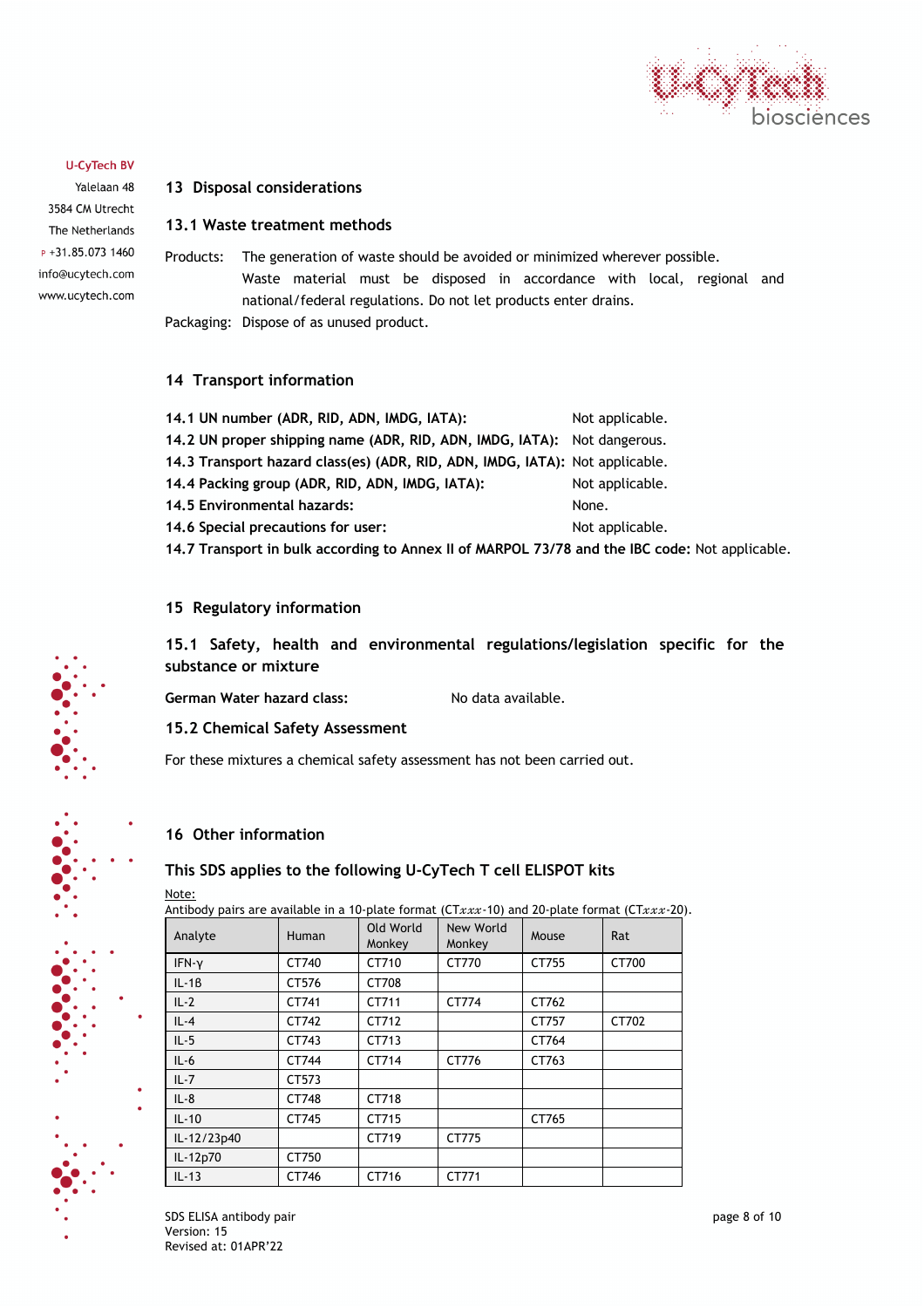

Yalelaan 48 3584 CM Utrecht The Netherlands P +31.85.073 1460 info@ucytech.com www.ucytech.com

| Analyte        | Human | Old World<br>Monkey | New World<br>Monkey | Mouse | Rat   |
|----------------|-------|---------------------|---------------------|-------|-------|
| IL-17A         | CT566 | CT551               | CT773               |       |       |
| IL-17F         | CT568 | CT553               |                     |       |       |
| $IL-21$        | CT580 |                     |                     |       |       |
| $IL-23$        | CT567 | CT552               |                     |       |       |
| $IL-27$        | CT574 |                     |                     |       |       |
| $IL-29$        | CT575 |                     |                     |       |       |
| $IL-31$        | CT570 |                     |                     |       |       |
| $IL-33$        | CT569 |                     |                     |       |       |
| $IP-10$        | CT572 | CT555               |                     |       |       |
| Angiopoietin-2 | CT577 | CT556               |                     |       |       |
| G-CSF          | CT769 | CT705               |                     |       |       |
| GM-CSF         | CT739 | CT709               |                     |       |       |
| Granzyme B     | CT752 |                     |                     |       |       |
| $MCP-1$        | CT571 | CT554               |                     |       |       |
| Perforin       | CT753 | CT720               |                     |       |       |
| $TNF - \alpha$ | CT747 | CT717               | CT772               | CT761 | CT704 |

# **Specific (hazardous) ingredients of the items in this product**

• Coating antibody, standard, detection antibody and SPP conjugate - items are lyophilized, when reconstituted:

| Cas no.                                                   | EC no.                          | Index no. | <b>Classification</b>                                                            | Concentration  |  |
|-----------------------------------------------------------|---------------------------------|-----------|----------------------------------------------------------------------------------|----------------|--|
| respectively)                                             |                                 |           | Proteins (antibodies, cytokines or streptavidin - horseradish peroxidase polymer |                |  |
|                                                           |                                 |           |                                                                                  | $< 1\% (v/v)$  |  |
|                                                           |                                 |           | Serum albumin (this ingredient is no part of coating antibody)                   |                |  |
| $9048 - 46 - 8$                                           | 232-936-2                       |           |                                                                                  | $1\%$ (w/v)    |  |
| Trehalose, dihydrate $(C_{12}H_{22}O_{11} \bullet 2H_2O)$ |                                 |           |                                                                                  |                |  |
| 6138-23-4                                                 | 202-739-6                       |           |                                                                                  | $< 5\%$ (w/v)  |  |
|                                                           | Phosphate-buffered saline (PBS) |           |                                                                                  |                |  |
|                                                           |                                 |           |                                                                                  | $> 90\%$ (v/v) |  |

**Reason for revision:** Hazard identification.

#### **Abbreviations and acronyms:**

- ADN: European Agreement concerning the International Carriage of Dangerous Goods by Inland Waterways
- ADR: European Agreement concerning the International Carriage of Dangerous Goods by Road
- CAS: Chemical Abstract Service
- CE: Conformité Européenne
- CEN: European Committee for Standardization
- CET: Central European Time
- EC: European Commission